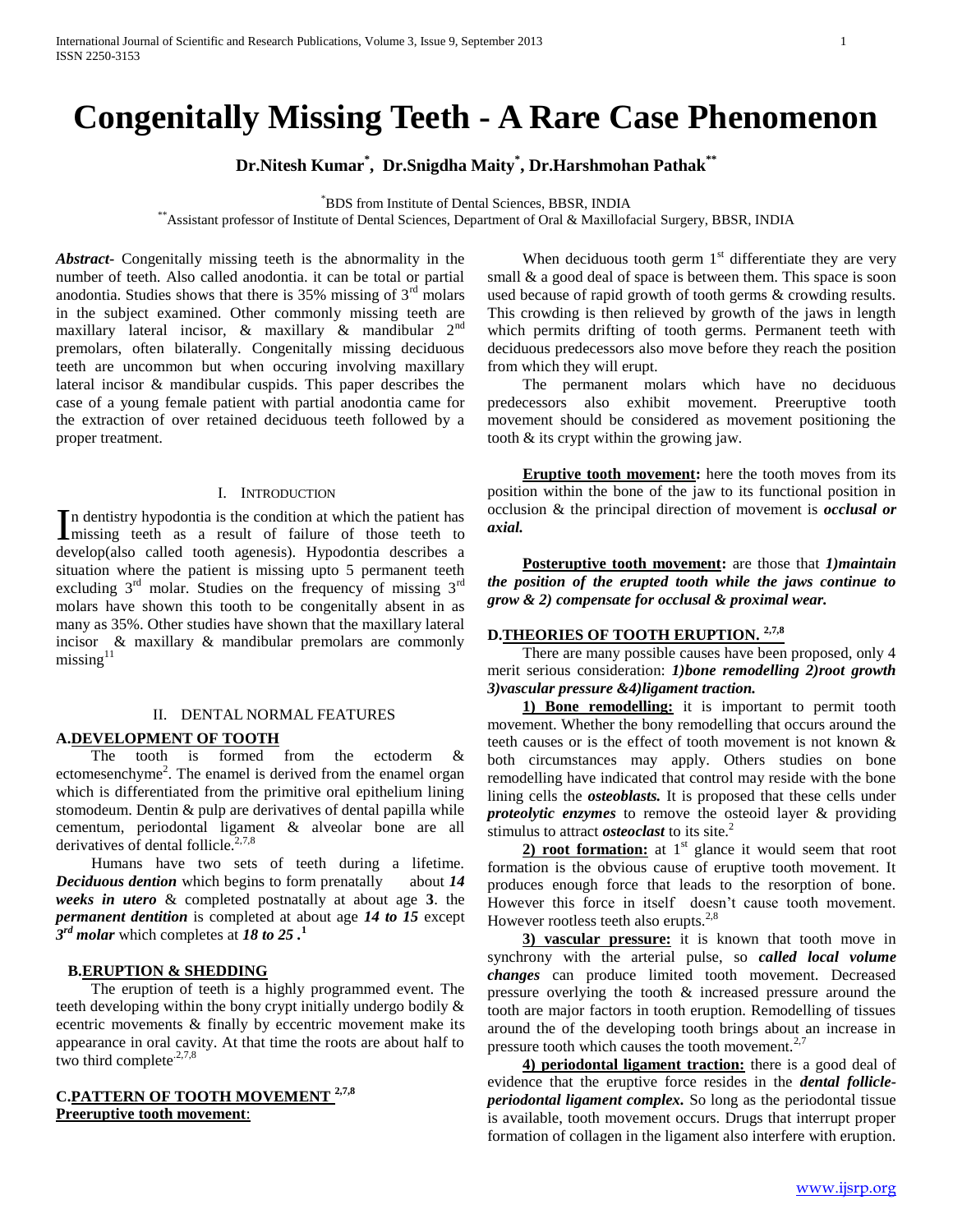Tissue culture experiments have shown that ligament fibroblasts are able to contract a collagen-gel which in turn brings about movement of a disk of root tissue attached to that gel.

 Thus according to this theory, eruption of teeth could be brought about by a combination of events involving a force initiated by fibroblast. The force is transmitted to the extracellular compartment via fibronexus & to collagen fiber bundles which align in an appropriate inclination brought about by root formation, bring about tooth movement.<sup>2,7</sup>

### **E.SHEDDING OF DECIDUOUS TEETH**

 The physiologic process resulting in the elimination of deciduous dentition is called *shedding or exfoliation.***<sup>2</sup>**

# **Mechanism of resorption & shedding**2,7,8

 Pressure exerted by tumours & cysts may be the cause for pathological root resorption. Unlike osteoblasts, cementoblasts covering the root are not responsive to hormones & cytokines. Therefore prior to resorption cementoblastic layer has to be damaged probably by inflammatory process.

Bone resorption is thought that the osteoblast must  $1<sup>st</sup>$ degrade the osteoid thereby exposing mineralized bone to which osteoclast can attach.

 The mechanisms of physiological root resorption & bone resorption were similar.

 Whatever the preliminary steps in hard tissue resorption it is clear that the odontoclast attaches to the hard tissue surface peripherally through the clear zone thereby creating a sealed space lined by the ruffled border of the cell. In this way a microenvironment results.

 The forces of mastication applied to the deciduous tooth capable of initiating resorption by giving trauma to the ligament which initiates resorption.

# **F.CLINICAL CONSIDERATIONS <sup>2</sup>**

 **Remnants of deciduous teeth**: sometimes part of deciduous teeth are not in the path of erupting permanent teeth & may escape resorption. Such remnants consisiting of dentin & cementum may remain embedded in the jawfor a considerable time. They are most frequently found in association with the permanent premolas, especially in the region of the lower second premolars.

**Retained deciduous teeth:** such teeth are usually without permanent successors, or their successors are impacted. Most often seen are upper lateral incisor, less frequently  $2<sup>nd</sup>$  permanent premolar & rarely the lower central incisor.

 **Submerged deciduous teeth:** trauma may result in damage to either the dental follicle or the developing periodontal ligament. If this happens the eruption of the tooth caeses & it become ankylosed to the bone of the jaw.

| <b>MAXILLARY</b>                                                                                             | <b>MANDIBULAR</b>                                                                                                                | <b>ERUPTION(MEAN AGE) IN MONTH</b> |                           |
|--------------------------------------------------------------------------------------------------------------|----------------------------------------------------------------------------------------------------------------------------------|------------------------------------|---------------------------|
| <b>CENTRAL INCISOR</b><br><b>LATERAL INCISOR</b><br><b>CANINE</b><br>1 <sup>ST</sup> MOLAR<br>$2^{ND}$ MOLAR | <b>CENTRAL</b><br><b>INCISOR</b><br><b>LATERAL</b><br><b>INCISOR</b><br><b>CANINE</b><br>1 <sup>ST</sup> MOLAR<br>$2^{ND}$ MOLAR | 10<br>11<br>19<br>16<br>29         | 8<br>13<br>20<br>16<br>27 |

# **G.CHRONOLOGY OF ERUPTION OF PRIMARY TEETH 1,8**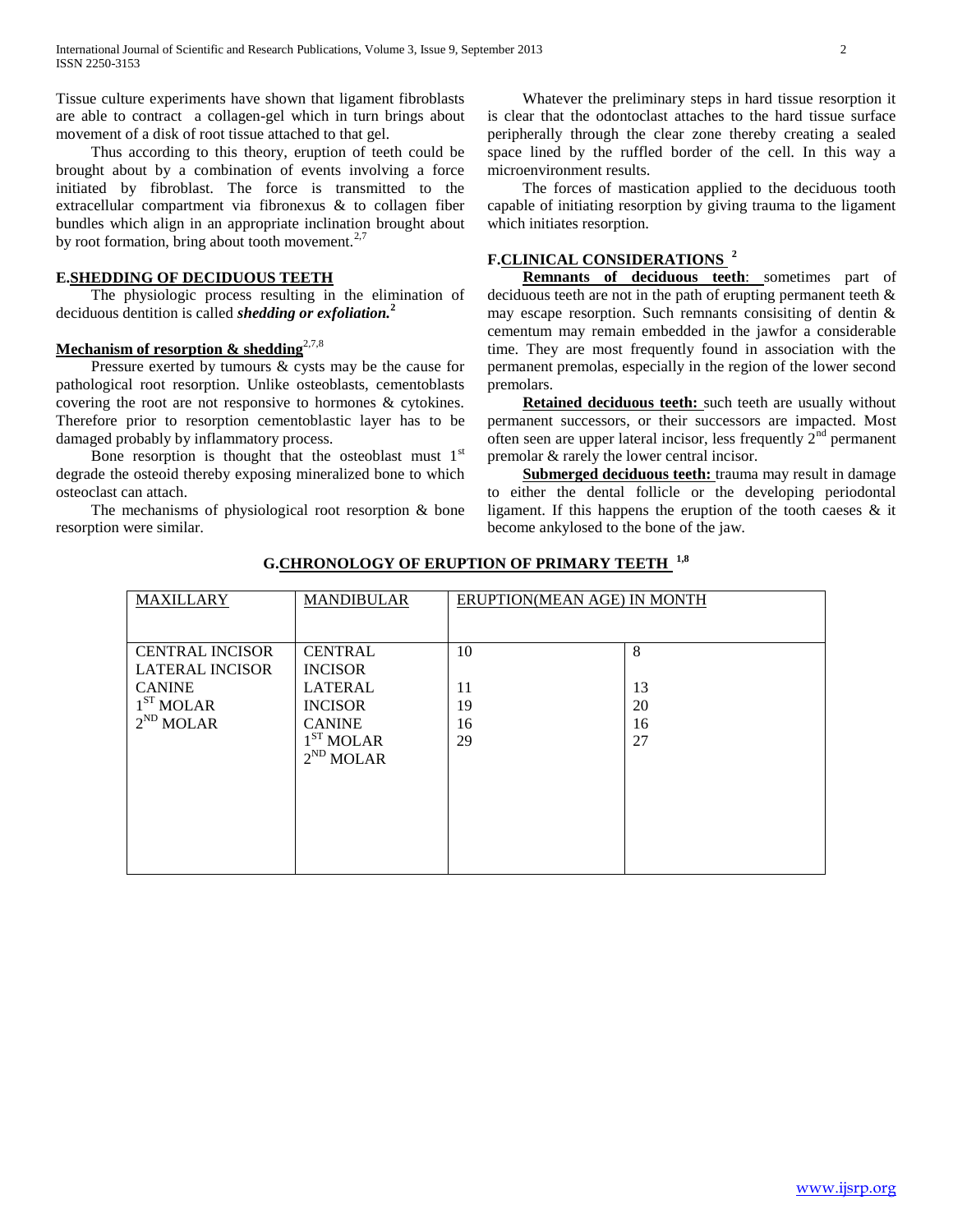| <b>MAXILLARY</b>                                 | <b>MANDIBULAR</b>                                | EMERGENCE(ERUPTION)YEARS |           |
|--------------------------------------------------|--------------------------------------------------|--------------------------|-----------|
| <b>CENTRAL INCISOR</b><br><b>LATERAL INCISOR</b> | <b>CENTRAL INCISOR</b><br><b>LATERAL INCISOR</b> | $7 - 8$                  | $6 - 7$   |
| <b>CANINE</b>                                    | <b>CANINE</b>                                    | $8-9$                    | $7 - 8$   |
| $1ST$ PREMOLAR                                   | $1ST$ PREMOLAR                                   | $11 - 12$                | $9-10$    |
| $2^{ND}$ PREMOLAR                                | $2^{ND}$ PREMOLAR                                | $10 - 11$                | $10-12$   |
| 1 <sup>ST</sup> MOLAR                            | 1 <sup>ST</sup> MOLAR                            | $10-12$                  | $11 - 12$ |
| $2^{ND}$ MOLAR                                   | $2^{ND}$ MOLAR                                   | $6 - 7$                  | $6 - 7$   |
| 3 <sup>RD</sup> MOLAR                            | 3 <sup>RD</sup> MOLAR                            | $12 - 13$                | $11 - 13$ |
|                                                  |                                                  | $17 - 21$                | $17 - 21$ |
|                                                  |                                                  |                          |           |
|                                                  |                                                  |                          |           |
|                                                  |                                                  |                          |           |
|                                                  |                                                  |                          |           |
|                                                  |                                                  |                          |           |
|                                                  |                                                  |                          |           |
|                                                  |                                                  |                          |           |
|                                                  |                                                  |                          |           |
|                                                  |                                                  |                          |           |

# **CHRONOLOGY OF ERUPTION OF PERMANENT TEETH 1,8**

 In the absence of congenital disorders, dental diseases or trauma, the  $1<sup>st</sup>$  teeth in the dentition begin to appear in the oral cavity at the mean age of 6 and the last at the mean age of 28 years.

# III. ABNORMALITY IN THE NUMBERS OF TEETH ANODONTIA

 **True anodontia**: congenital absence of teeth. 2types *total & partial.<sup>3</sup>*

 **True partial anodontia (hypodontia)**: involves one or more teeth & is a common condition. Hypodontia is the development of an increased number of teeth & the additional number of teeth are termed as supernumerary.<sup>2</sup>

 **Oligodontia:** a subdivision of hypodontia indicates lack of development of six or more teeth.<sup>4</sup>

**Pseudo anodontia**: when teeth are absent clinically because of impaction or delayed eruption<sup>5</sup>

 **False anodontia:** when teeth have been exfoliated or extracted. $3,4$ 

 Complete anodontia is rare but is often associated with a syndrome known as Heriditary Ectodermal Dysplasia.<sup>5</sup>

Hypodontia is associated with syndromes like cleft lip or palate, Crouzon syndrome, Down's syndrome, Oral facial Digital syndrome, Ectodermal Dysplasia. Femal predominance is approximately 1.5:1.

 Studies show the frequency of *missing 3rd molars* are common. Other studies shown that *maxillary lateral incisor & maxillary & mandibular 2nd premolars* are commonly missing often bilaterally. Although the etiology of a single missing tooth is unknown.<sup>3,4,5,6,9,10</sup>

 Graber reported it as a result of one or more point mutation in a *closely linked polygenic system*. Partial anodontia is also seen in case of *Heriditary ectodermal dysplasia.*Also found in children due to exposure of x ray radiation at an early age<sup>3</sup>

## IV. CASE REPORT

 A patient, 25 years female, named Runali Pattanaik came to the OPD of institute of dental sciences to the department of oral & maxillofacial department with a *chief complain of pain on the lower right back teeth region. (Figure 1)*



**Figure 1:** *patients photograph*

 On examination shows *retained deciduous tooth 85* with dislodged restoration & secondary caries along with tender on percussion.(Figure 2)